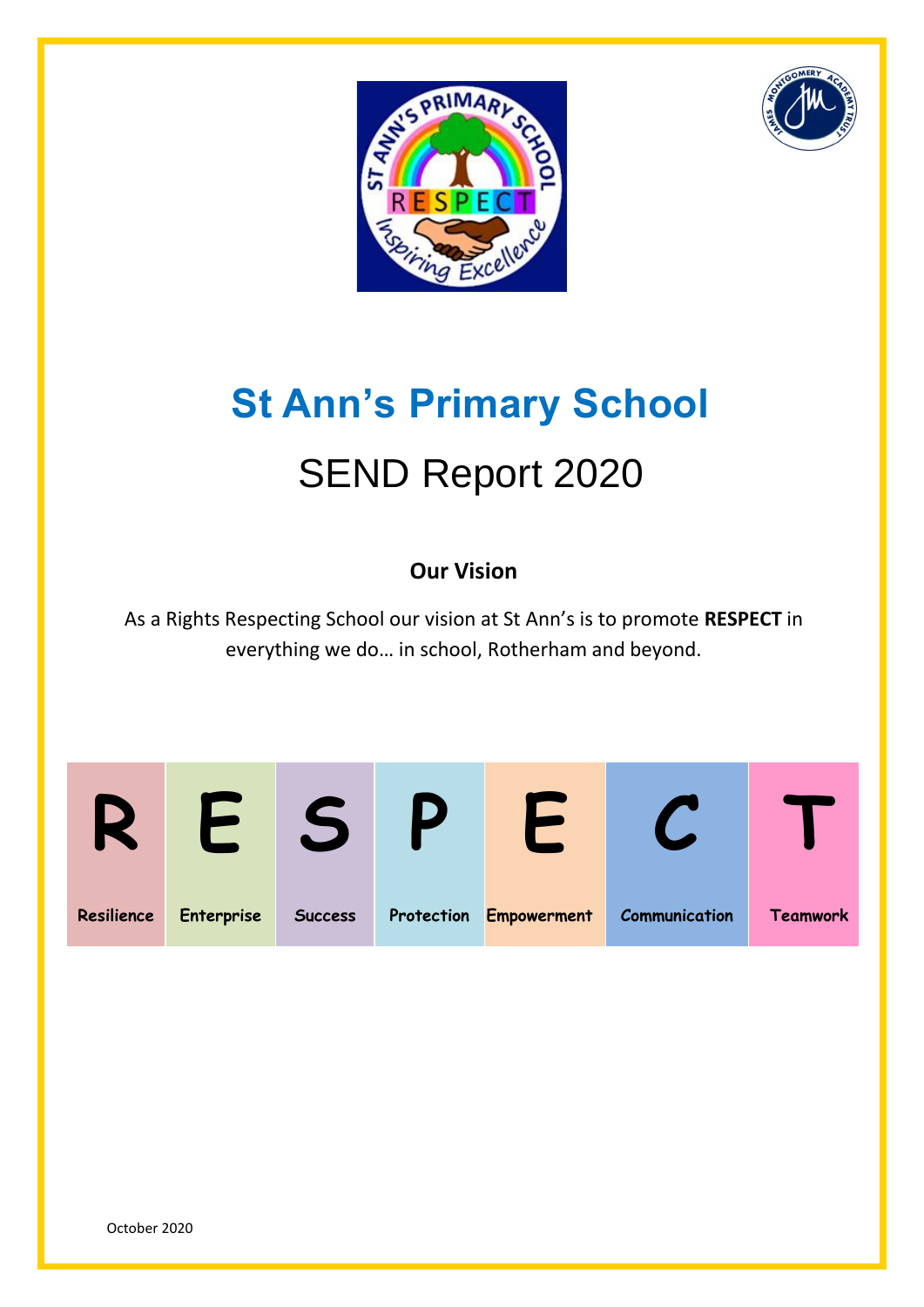'Special Educational Needs is defined as when a child's needs require provision that is different from or additional to that normally available to pupils of the same age.'(SEND Code of Practice 2014)

All schools are supported to be as inclusive as possible, with the needs of pupils with Special Educational Needs and Disabilities being met in a mainstream setting wherever possible.

The Code of Practice outlines four broad areas of need. These are:

- Communication and Interaction,
- Cognition and Learning,
- Social, Emotional and Mental Health Difficulties,
- Sensory and Physical Needs.

# **What is the Local Offer?**

# **The LA Local Offer**

Under The *Children and Families Act 2014*, Local Authorities and schools are required to publish and keep under review information about services they expect to be available for children and young people with SEND aged 0-25. This is called the 'Local Offer'.

The intention of the Local Offer is to improve choice and transparency for families. It will also be an important resource for parents in understanding the range of services and provision in the local area.' The Local Offer for Rotherham can be found here:

#### <http://www.rotherhamsendlocaloffer.org.uk/>

#### **The School SEND Information Report**

Schools must publish information on how it will meet the needs of SEND pupils as determined by the school's policy, and the provision that the school is able to offer.

At St Ann's Primary we recognise that every child and their needs are different, we will do our best to ensure that every pupil, including those with SEND get the right type of support.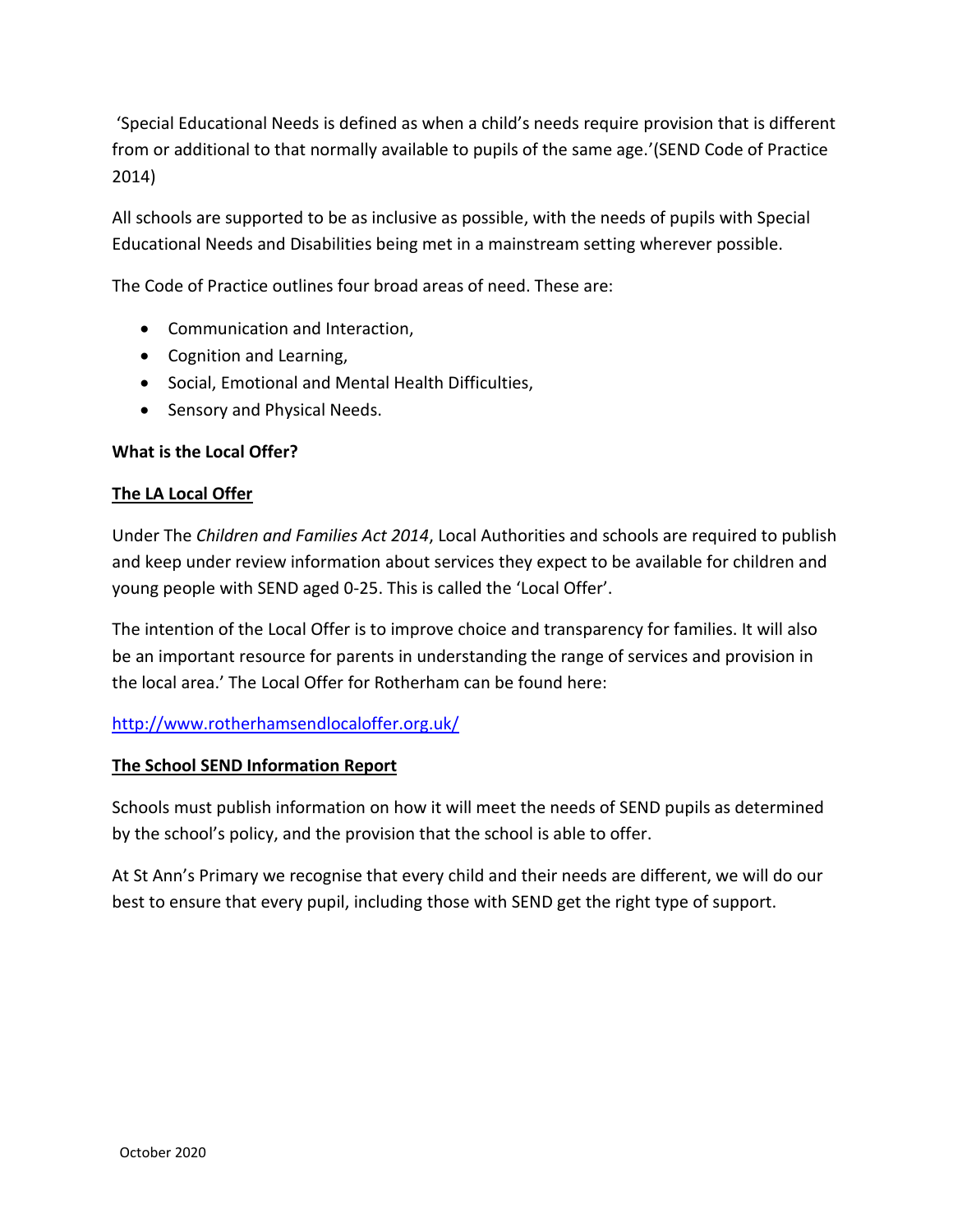# **Identification**

#### **How do we know which children have SEND?**

It is important to recognise that children start school with varied experiences and usually need a little time to settle in and engage with new learning opportunities.

Many children with complex needs have these identified very early. Parents and carers may have already noticed that their child struggles in certain areas. For other children difficulties may only become evident as they grow and develop, and as they learn and interact in new and different environments.

The school regularly assesses all children and this will identify children that are making less than expected progress.

Children will be identified as needing extra support if, despite high quality teaching, their progress is;

- Significantly slower than that of other children of a similar age.
- Failing to match or better the child's rate of progress.
- Failing to close the attainment gap between the child and their peers.
- Widening the attainment gap.

The class teacher and SENDCO will monitor children closely and make observations which will also include discussions with parents, with clear review points. This is referred to in the Code of Practice as the graduated approach using an Assess, Plan, Do, Review model. Where possible a translator will be available to support parents in these discussions.

#### **Support**

# **What skills, training and qualifications does our staff have to meet the needs of children with SEND?**

The Inclusion Leader's job is to support the class teacher in planning for children with SEND. The school provides training and support to enable all staff to improve the teaching and learning of children, including those with SEND. This includes whole school training on relevant SEND issues. All teachers and support staff are committed to their own professional development and identifying their own training needs via appraisal.

The staff are committed to working together to improve learning for all, and we are able to share resources, training and expertise to meet the needs of learners with SEND.

Some children need specific interventions in order to boost their learning on a 1:1 or small group basis. At St Ann's Primary School we have support staff trained to deliver First Class at Number and Success at Arithmetic programmes, Project X Code, Reading Fluency Project, Phonic Booster programmes as well as interventions that have been written specifically for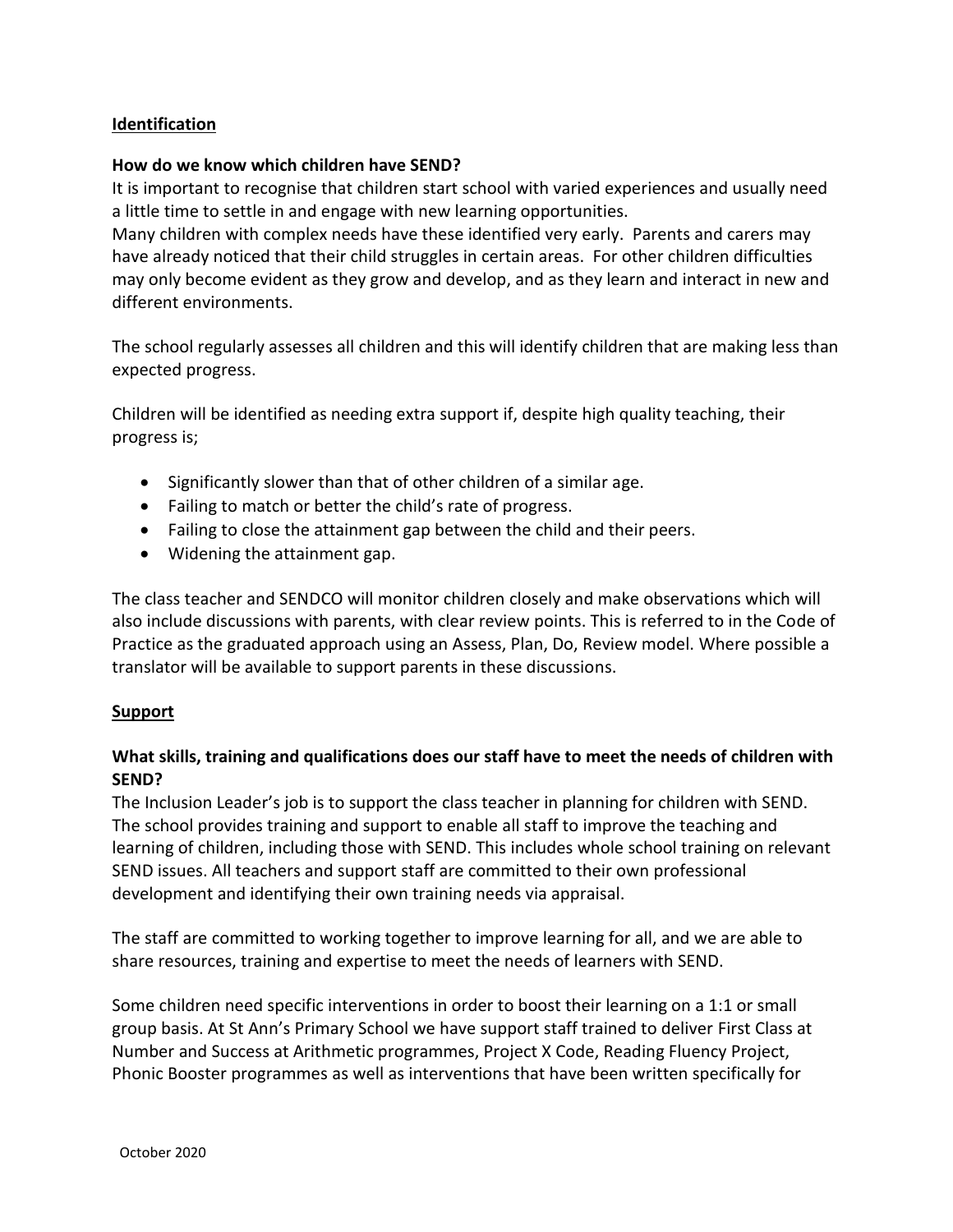individual children. Training is arranged as appropriate to aid staff in meeting the needs of specific children, such as those with Autistic Spectrum Condition (ASC) or Dyslexia.

Our Inclusion Leader Mr Skjold has completed the National Award for SENDCOs training.

# **How do we support in the classroom?**

All children have a right to access quality first teaching in a classroom, delivered by a qualified teacher.

This would mean:

- That the teacher has the highest possible expectations for children in their class.
- That all teaching is built on what your child already knows, can do and can understand.
- That different ways of teaching are in place, so that your child is fully involved in learning in class.
- That specific strategies (which may be suggested by the SENDCO or other professionals) are in place to support your child with their learning.

If your child has been identified as having SEND, they may need additional support in the classroom. This may involve extra adult support, additional resources, prompts or reminders, visual timetables or adjusting the expectations of a task. When we have concerns about a child's development / rate of progress they may have extra support in the classroom such as 1:1 reading, extra phonic lessons, support for basic maths skills, fine or gross motor skills exercises or handwriting practice. If your child is receiving support at this level, they will be placed the Inclusion Register and closely monitored.

# **What if your child still needs help?**

If your child still needs help, more specialised provision may need to be made. This maybe 1:1 with a trained TA or in a small group and is designed specifically to meet their needs, to fill any gaps in learning, give extra opportunities to develop skills and understanding and to boost learning and confidence. In most cases, a very personalised plan will be put into place for your child, and personal support plan will be completed, to make sure everybody involved, including you, your child and all staff, know what targets have been set, how they are being supported and what the expected outcomes are. If your child is receiving support at this level, they will be placed on the school's Inclusion Register at the SEND level.

# **How do we make learning environments accessible to children with SEN and Disabilities?**

As a school we are happy to discuss individual access requirements.

- The school is fully compliant with Disability Discrimination Act requirements.
- The school has disability access ramps to make the school accessible to all and disabled parking.
- There is a disabled toilet with a hydraulic bed (for changing and personal care issues).
- We ensure wherever possible that equipment used is accessible to all children regardless of their needs.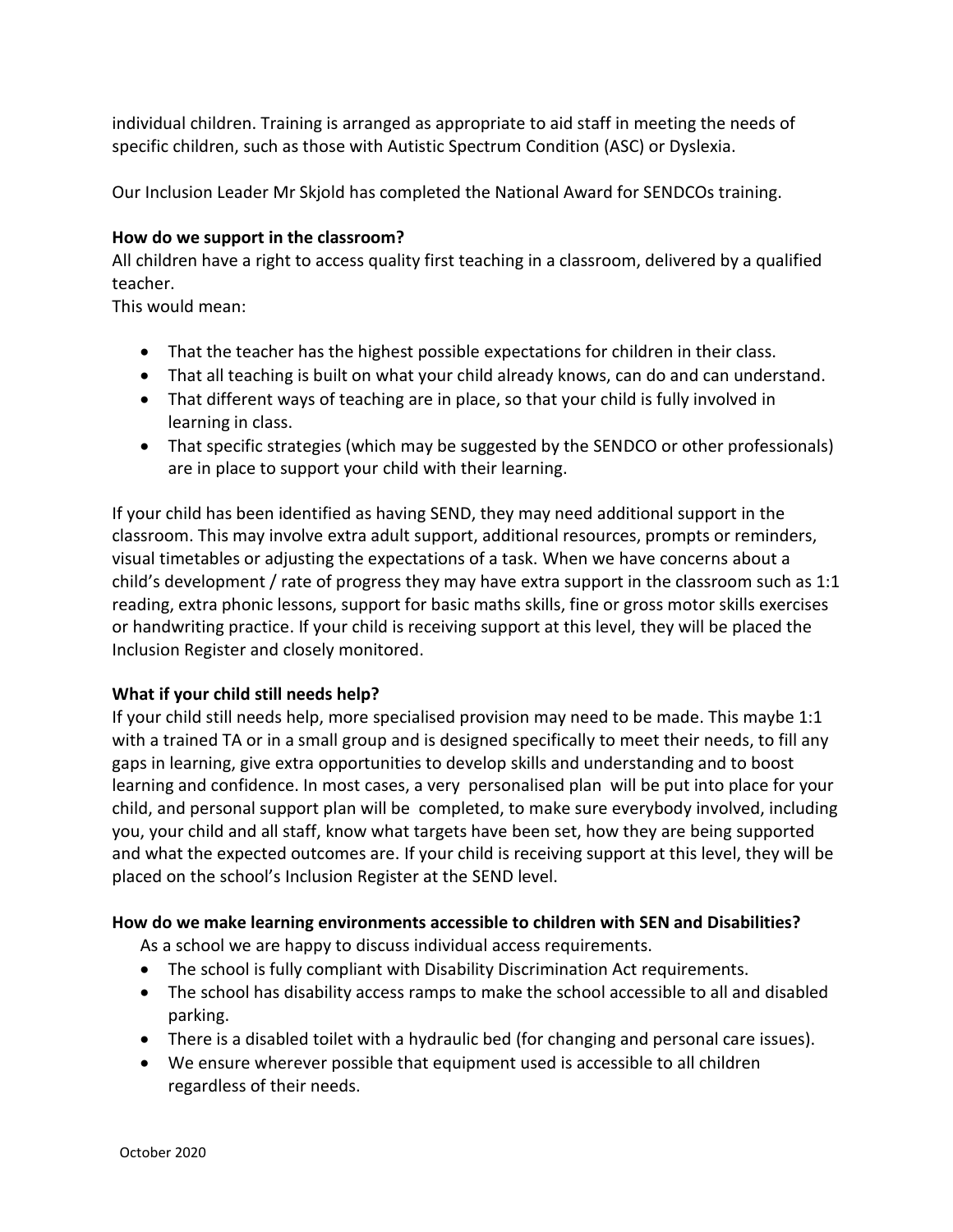- Breakfast club provision is accessible to all children, including those with SEND.
- Extra-curricular activities and trips / residential are accessible for children with SEND. Advice is sought from professionals such as Occupational Therapists, if any children need access arrangements

# **How do we know if the support is working for your child?**

Your child's progress will be continually monitored by their class teacher. Various assessment tools are used to track if pupils are meeting their targets, including the EYFS development matters, EMAGs, PM benchmarking, national assessments and phonics screening. These are used to measure how well support is working for in class support and interventions. We will also look at work, how well your child is using learning in lessons in different ways and how much of new and old learning they are remembering and applying. Lesson observations and conversations with children will also help us to work out how much progress your child is making and to ensure that the needs of all children are met and that the quality of teaching and learning is high.

Pupil achievement meetings are held regularly with the class teacher, Head teacher and SENDCO to monitor children's progress and attainment. Open evenings and review meetings are held to discuss this progress with you so that your comments can also inform how well support is working.

#### **Who else might we ask to support us in understanding your child needs?**

We have access to a range of professional services, who can advise us on how to meet your child's needs, if specialist intervention is required. These services include:

- Inclusion Services (Learning Support Services, SEMH Team, Autism Communication Team)
- Educational Psychology Service
- Visual Impairment Service
- **•** Hearing Impairment Service
- SALT (Speech and Language Therapy)
- Occupational Therapy Service
- Physiotherapy
- CDC (Child Development Centre)
- CAMHS (Child and Adolescent Mental Health Services)
- MIND to support children's emotional needs

We will refer to these services in circumstances where we feel more specialised advice is needed. A referral will only be made once we have already put school based support in place, reviewed the impact it has had and decided in consultation with parents that a more specialised level of provision is required.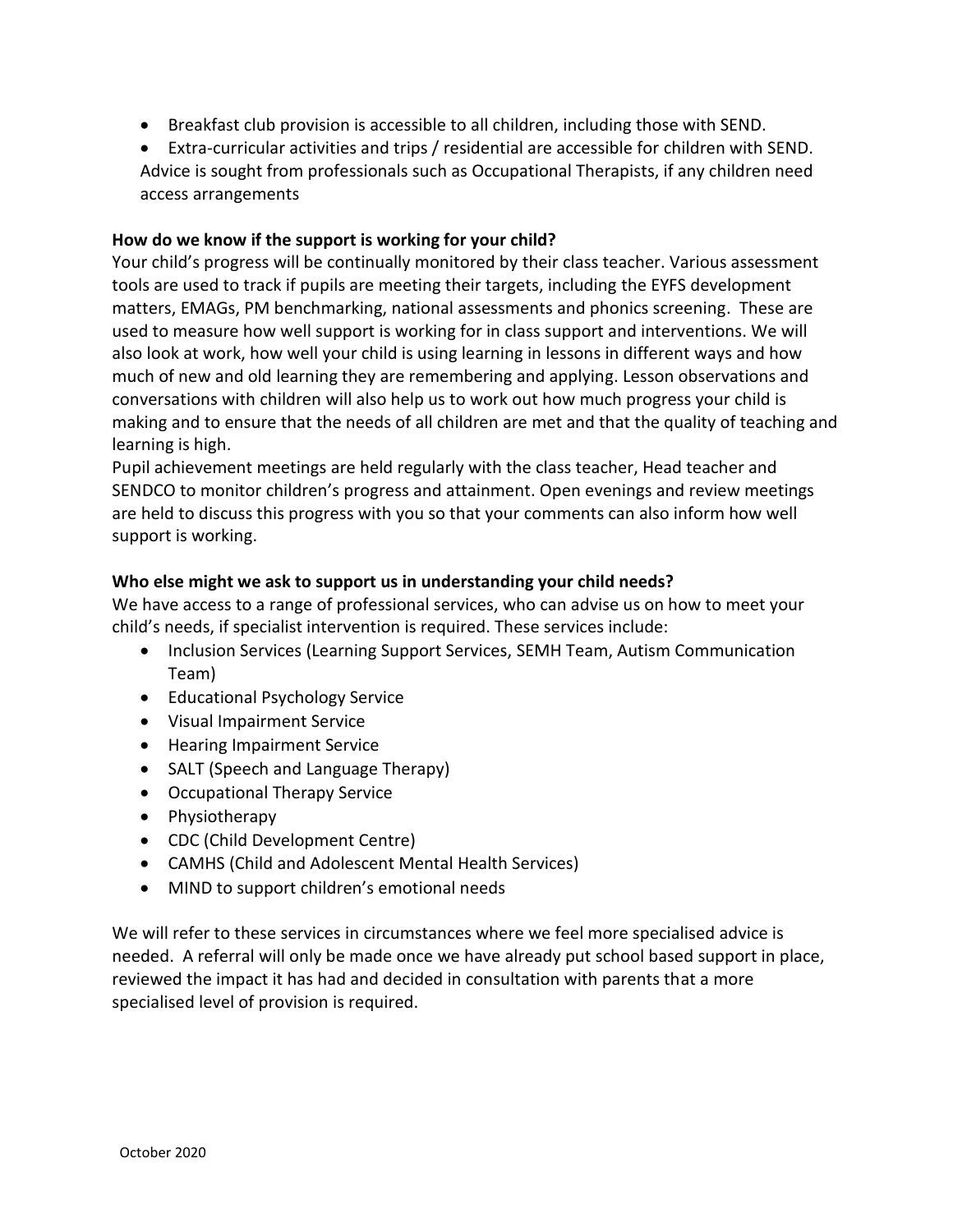# **Communication**

# **What should you do if you have concerns about your child's SEND?**

The first person you should talk to is your child's class teacher about any concerns that you may have. If you continue to be concerned that your child is not making progress, you may speak Mr Skjold the Inclusion Leader / Special Education Needs & Disabilities Co-ordinator (SENDCO) or the Head teacher.

For further support then the Special Educational Needs and Disability Information Service (SENDIASS) can be contacted. They provide parents with confidential, impartial advice and information on special educational needs from staff and trained volunteers. They can be contacted via their website [-http://www.rotherhamsendiass.org.uk](http://www.rotherhamsendiass.org.uk/)

#### **How do we communicate with parents?**

For every child in school 'Parent's Evenings' are held in the Autumn and Spring term where parents are invited to come in to speak to their child's class teacher. In addition to this, you will also receive a formal school report during the Summer term, with an invitation to discuss the report with the class teacher.

However, if your child is identified as not making adequate progress, the school may set additional meetings to discuss this with you in more detail which will use the Assess, Plan, Do Review model as outlined in the Code of Practice.

This will be an opportunity to:

- Listen to any concerns you may have.
- Plan any additional support your child may need.
- Discuss with you any referrals to outside professionals to support your child.

If your child is already on the Inclusion register under SEND, you may be invited to termly review meetings to discuss your child's progress with the SENDCO/Class Teacher. There may be representatives from other services who work with your child at these meetings. For children on the Inclusion Register at a monitoring level, progress may be reviewed during an extended open evening appointment. An annual review will be held for children with Education Health Care Plans (EHCP's)

Where external agencies are involved, all information will be discussed with you with the person involved directly, or where this is not possible, in a report.

#### **How do we communicate with children?**

Where it is appropriate to, your child will be involved in the decision making about their learning including any setting and reviewing of targets that they may be working on. When it is felt to be appropriate, children may be invited to review meetings. When this is not possible, children's views will be gathered beforehand.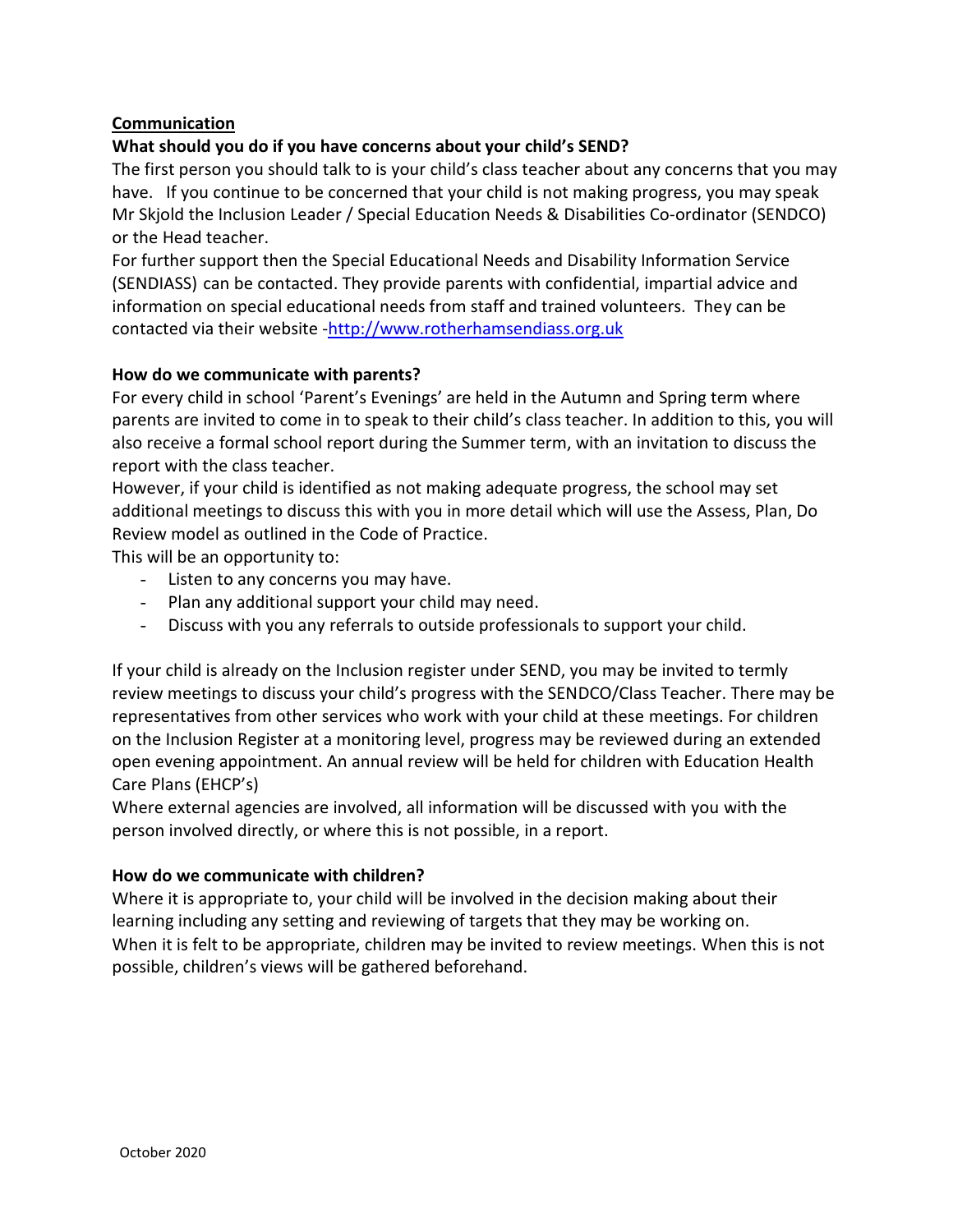# **How do we share information across school?**

Information in school can be shared via:

- Regular conversations/meetings with staff members who are working with the child
- Records of meetings will be kept in a child's SEND file.
- All SEN related information is stored electronically in each child's SEND file. This can be accessed by staff as required.

#### **Transition**

# **How do support your child when they are leaving this school, starting this school or joining a new class?**

We recognise that transitions can be difficult for a child with SEND, and we take steps to ensure that any transition is a smooth as possible. Children moving year groups or schools may be provided with:

- Extra visits to the new classroom or school, including when making the transition to comprehensive school.
- Child Profiles to explain their strengths, needs, likes and dislikes

# **If your child is joining us from another school:**

- Foundation Stage staff will arrange home visits and where appropriate will visit preschools prior to children starting in September. Any relevant information will be shared with the SENDCO.
- Information will be sent from your child's current school to help us to prepare for your child's needs in advance of them starting with us at St Ann's.
- Your child may be able to visit our school and stay for taster sessions, if this is appropriate.

#### **If your child is moving to another school:**

- We will contact the school SENDCO and ensure they are aware of any special arrangements or support that need to be made for your child. If your child is moving onto secondary school, transition will be planned carefully and information shared with the school's SENDCO.
- Whenever possible visits will be arranged to the receiving school for your child, prior to the move. Children will visit their new school when transitioning from Y6 to Y7.
- We will make sure that all records about your child are passed on as soon as possible.
- If your child would be helped by a book/passport to support them in understand moving on, one will be made for them.

#### **When moving classes in school:**

- Information will be passed on to the new class teacher in advance and in most cases a planning meeting will take place with the new teacher. Support plans will be shared with the new teacher.
- During the final weeks of the school year your child will visit his/her new class in order to become familiar with new staff.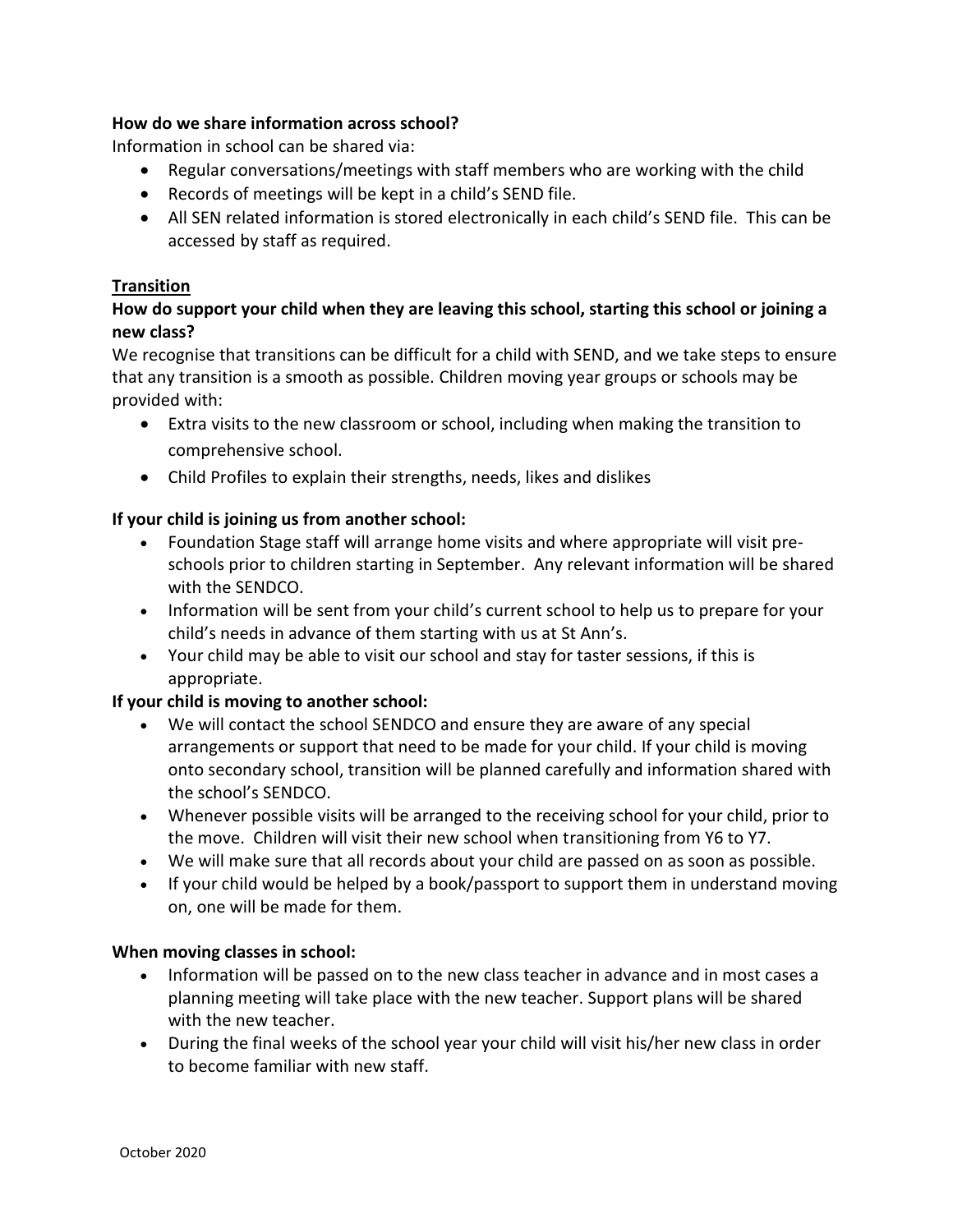# **Emotional and social support**

#### **How do we make sure your child is happy and joining in at school?**

At St Ann's Primary School we strive to ensure that every child feels happy, safe, respected and valued by the whole school community. Your child's happiness and well-being is paramount in ensuring that they are able to achieve to their best potential.

We recognise that children may at times have barriers to their learning caused by social and emotional factors. This may cause problems with behaviour, difficulties in expressing emotions, difficulties interacting with peers or adults or cause children to become withdrawn or anxious in different situations. In order to ensure that children are developing socially and emotionally we have the following supports available in school for children to access:

- Members of staff such as the class teacher, Learning Mentor and SENDCO are readily available for pupils who wish to discuss issues and concerns. Where appropriate mediation sessions are carried out. The Head teachers are also willing to discuss any matter you may have – a translator will be made available where possible.
- For those who find lunchtimes a challenge, a provision can be provided in the form of working with a teacher, peer group or clubs. Equipment is based on the school yard to enable children to play. We have peer, play leaders and mediators to help with problems. TAs and teachers are on hand at all times.
- Breakfast and after school clubs are open to all and this is often a good way to start or finish the day.
- Families may agree to accessing support from Early Help services to support them at home and school.

We ensure that every child is able to take part in curricular and extra-curricular activities. Should your child need extra support or resources to access these activities, provision will be made on an individual needs basis.

St Ann's Primary School has a no tolerance policy in relation to bullying. It is our aim to ensure that all children feel safe and secure in our environment. Please contact the school if you would like a copy of our bullying policy.

#### **Children with medical needs**

- If a child has a medical need then a Care Plan is compiled with support from the school nurse in consultation with parents/carers. These are discussed with all staff who are involved with the pupil.
- Certain staffs receive Epipen training delivered by the local NHS trust.
- Where necessary, and in agreement with parents/carers, medicines are administered in school but only where a signed 'Medicine consent form' is in place to ensure the safety of both child and staff member.